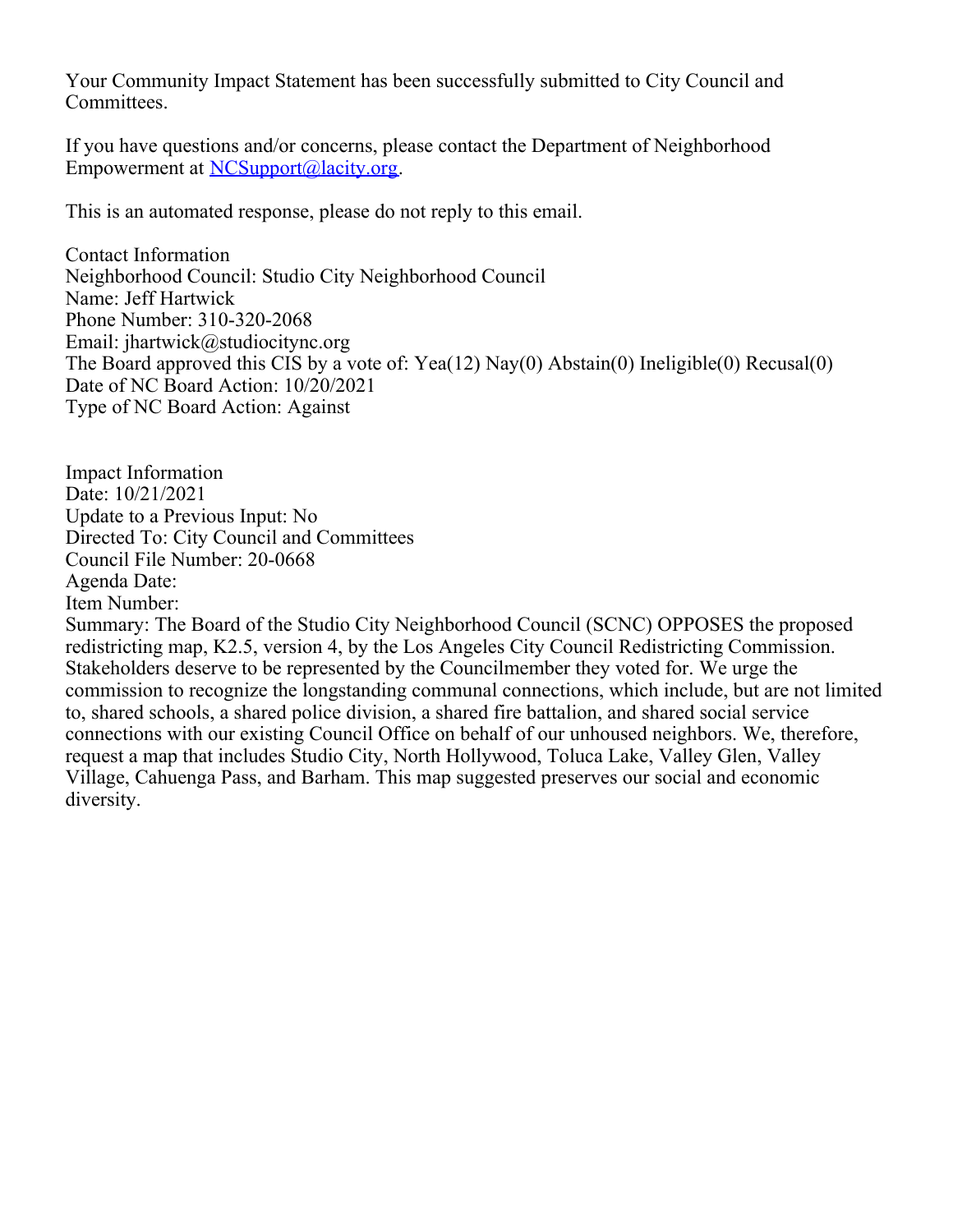#### **SCNC BOARD**

Kim Clements Randall Fried Ira Gold Jeff Hartwick Jackson Hoffman Julie Glaze Houlihan Lisa Karadjian Lara Koraian Scott Mandell **Brandon Morino** Richard Niederberg Karen Sarrow Andrew Silver Adam Summer Peggy Velasco



**PRESIDENT Randall Fried** 

**VICE PRESIDENT** Scott Mandell

> **TREASURER** Kim Clements

**SECRETARY Brandon Morino CORRESPONDING SECRETARY** Jeff Hartwick

### **October 20, 2021**

### **Addressed to:**

Councilmember Paul Krekorian Karo Torossian Chairperson Fred Ali **Executive Director Frank Cardenas** Vice Chairperson David Hyun Vice Chairperson Sonya Diaz **Commissioner Richard Polanco** Commissioner Denis Cagna **Commissioner Richard Katz** Commissioner Alexandra Suh Commissioner Rocky Delgadillo **Commissioner Rachel Torres Commissioner Wendy Mitchell** Commissioner Elizabeth Saldivar Commissioner Valerie Lynn Shaw **Commissioner Miquel Martinez** Commissioner Edward Anderson Commissioner Michele Prichard Commissioner Natalie.Freidberg Commissioner Nam le **Commissioner Elissa Barrett Commissioner Maria Brenes Commissioner Charisse Bremond Weaver Commissioner Carlos Moreno** Commissioner Tammy Membreno

## **Sent by Email:**

councilmember.krekorian@lacity.org karo.torossian@lacity.org fred.ali@lacity.org frank.cardenas@lacity.org david.hyun@lacity.org sonya.diaz@lacity.org richard.polanco@lacity.org denis.cagna@lacity.org richard.katz@lacity.org alexandra.suh@lacity.org rocky.delgadillo@lacity.org rachel.torres@lacity.org wendy.mitchell@lacity.org elizabeth.saldivar@lacity.org valerie.lynn.shaw@lacity.org miguel.martinez@lacity.org edward.anderson@lacity.org michele.prichard@lacity.org natalie.freidberg@lacity.org nam.le@lacity.org elissa.barrett@lacity.org maria.brenes@lacity.org charisse.bremond.weaver@lacity.org carlos.moreno@lacity.org tammy.membreno@lacity.org redistricting.lacity@lacity.org